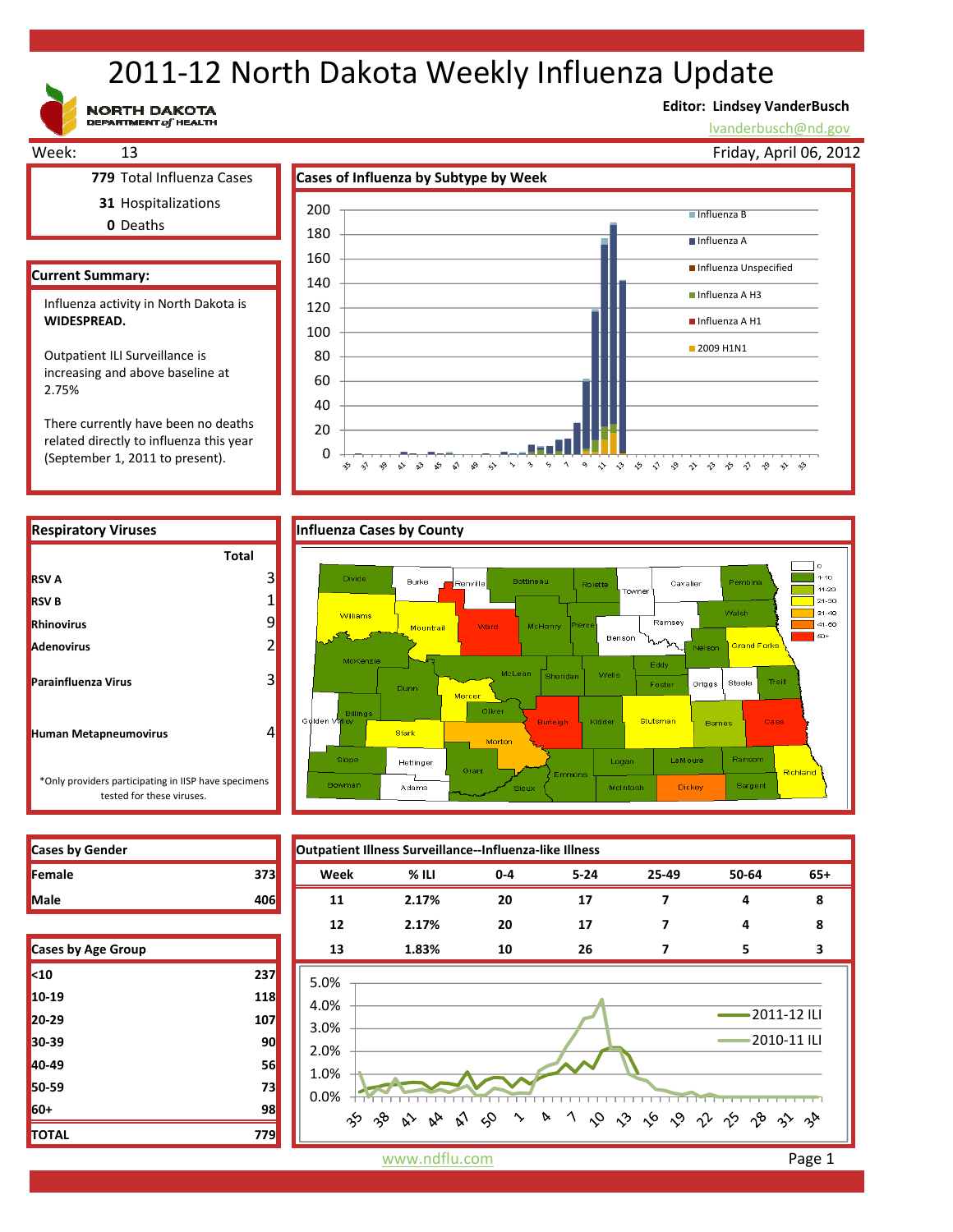## 2011‐12 North Dakota Weekly Influenza Update

NORTH DAKOTA





\*These data do not represent all laboratory results for influenza.



Friday, April 06, 2012

#### **North Dakota School Surveillance:**

**‐‐ 5 Schools Reporting**

**‐‐ Percent Absent due to illness for this week is well below what would be considered significant absenteeism.**

**‐‐ If your school would be willing to particiapte in our surveillance, please contact Lindsey VanderBusch, lvanderbusch@nd.gov.**

#### **Sentinel Laboratory Surveillance**

**‐‐ 15 North Dakota Laboratories Reporting**

**‐‐ The number of percent positive on influenza tests is on the increase.**

**‐‐RSV activity has appeared to have peaked.**